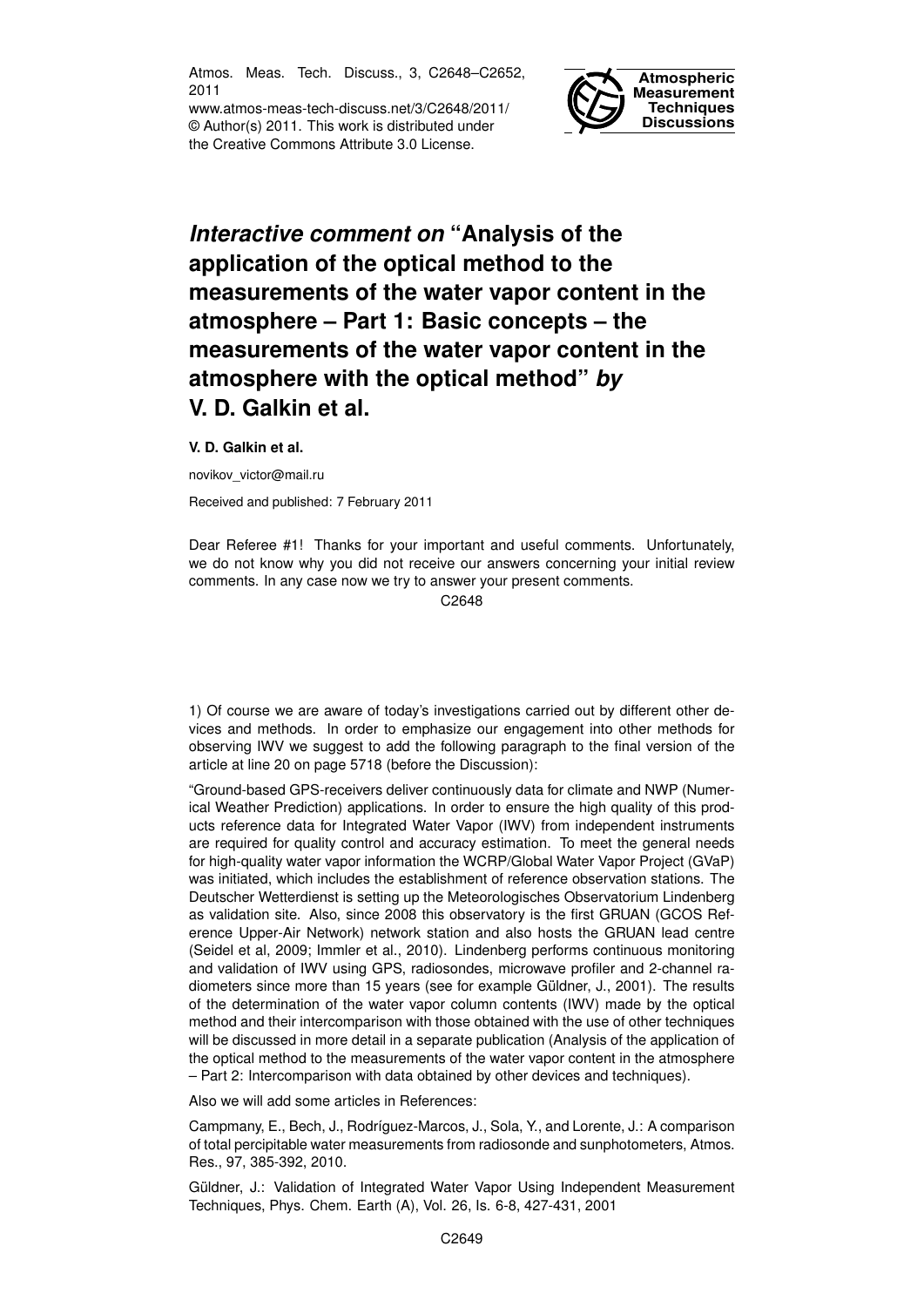Immler, F. J., Dykema, J., Gardiner, T., Whiteman, D. N., Thorne, P. W., and Vömel H.,: Reference Quality Upper-Air Measurements: guidance for developing GRUAN data products, Atmos. Meas. Tech., 3, 1217-1231, 2010.

Morys, M., Mims III, F.M., Hagerup, S., Anderson, S.E., Baker, A., Kia, J., Walkup, T.: Design, calibration, and performance of MICROTOPS II handheld ozone monitor and Sun photometer. J. Geophys. Res. 106 (D13), 14,573–14,582, 2001.

Rollin E. M., An introduction to the use of Sun-photometry for the atmospheric correction of airborne sensor data. Activities of the NERC EPFS in support of the NERC ARSF, ARSF Annual Meeting, Keyworth, Nottingham, UK (2000) 22 pp..

Schneider, M., Romero, P. M., Hase, F., Blumenstock, T., Cuevas, E., and Ramos, R.: Continuous quality assessment of atmospheric water vapour measurement techniques: FTIR, Cimel, MFRSR, GPS, and Vaisala RS92, Atmos. Meas. Tech., 3, 323– 338, 2010

Seidel, D. J., Berger, F. H., Diamond, H. J., Dykema, J., Goodrich, D., Immler, F., Murray, W., Peterson, T., Sisterson, D., Sommer, M., Thorne, P., Vömel, H., and Wang, J.: Reference Upper-Air Observations for Climate: Rationale, Progress, and Plans, B. Am. Meteorol. Soc., 90, 361369, doi:10.1175/2008BAMS2540.1, 2009.

2) Fig. 6 represents of our long-time data set. The details of intercomparisons will be given in our next article (see point 1).

3) We agree with you and follow your recommendation to shorten the title in the final version to: "Analysis of the application of the optical method to the measurements of the water vapor content in the atmosphere – Part 1: Basic concepts of the measurement technique".

4) In order to explain the terms "uncertainty" and others we will add the little "Glossary" as "Appendix A" to final text of the article. Also, we will correct the final text according this glossary.

C2650

5) This problem will be discussed in our next article too (see point 1).

We will correct Fig. 1c in final version of the article.

6) We agree that it should be the best, if all researchers use SI units only. But for non-system physical value "Precipitable Water" the situation is not so simple. From American Meteorological Society "Glossary of Meteorology" one can have the following definition:

"Precipitable Water - (or Precipitable Water Vapor) - The total atmospheric water vapor contained in a vertical column of unit cross-sectional area extending between any two specified levels, commonly expressed in terms of the height to which that water substance would stand if completely condensed and collected in a vessel of the same unit cross section."

For this physically the same term the lot of abbreviations is used by different authors using GPS, MW-radiometers, radiosondes (RS), or sun photometry: PW, PWV, TPW (Total Precipitable Water), IWV (Integrated Water Vapor) and some more. In a quantitative sense, most authors use units "cm" or "mm" for PW until today. The National Oceanic and Atmospheric Administration (NOAA) uses for PW the unit "in." (Inches) in its NCDC Radiosonde Database of North America. Only some authors (for example at University of Bern) use SI unit "kg/m2"for PW. At Meteorologisches Observatorium Lindenberg the abbreviation "cmppw" (cm pre precipitable water) had been used as unit for column precipitable water PW (or integrated water vapor, IWV) during long time (Leiterer et al., 1998). In Lindenberg's PW-database (including data obtained by radiosondes, MW-radiometers, GPS, and sun and star photometers) this unit is used also. And at Pulkovo Observatory for laboratory measurements of integrated water vapor content along the line of sight this same unit was used too. Therefore we keep this non-system unit in presented article too.

7) Axis numbering of figures will be larger in final version of the article.